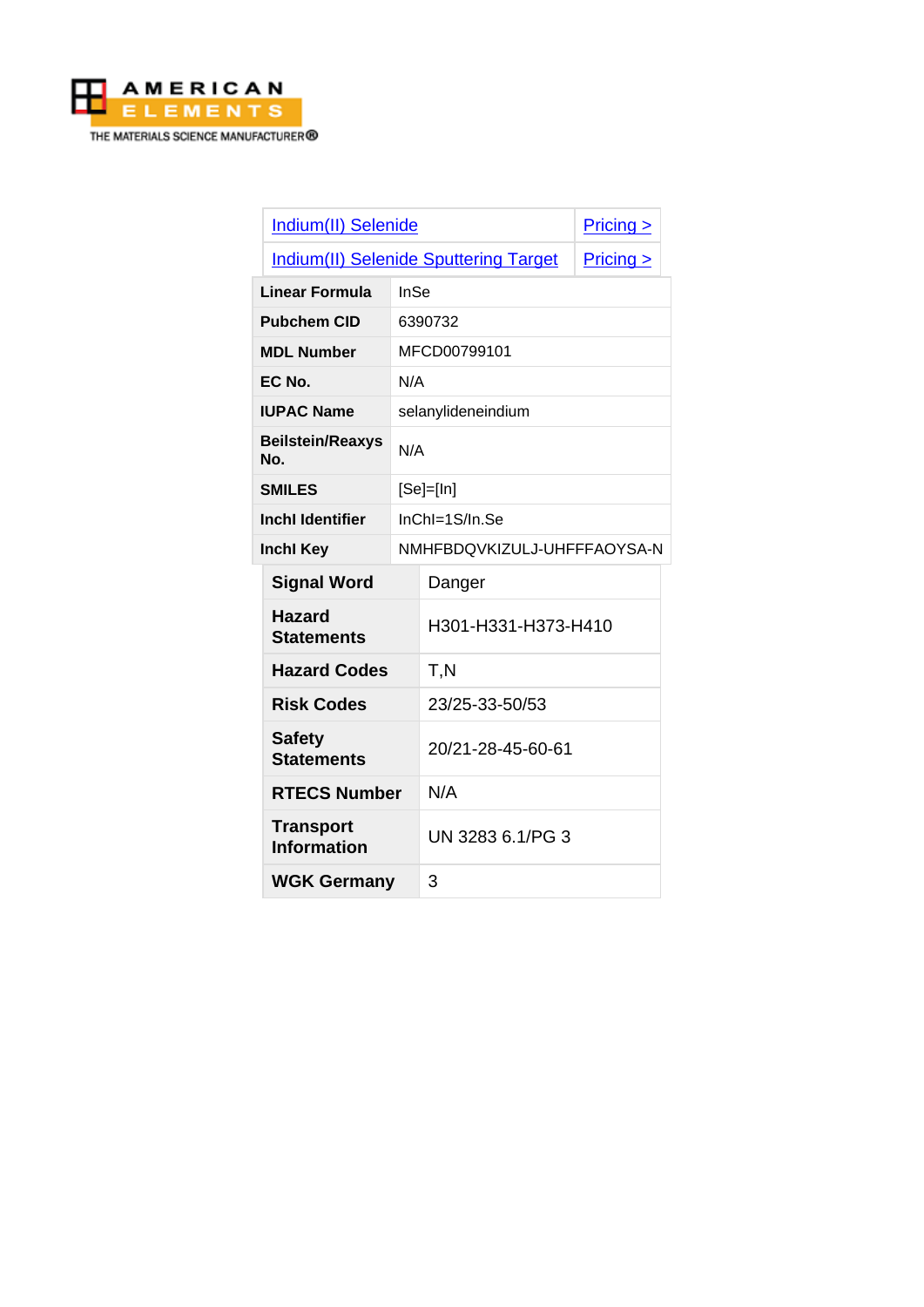

[Create Printable PDF](https://www.americanelements.com/printpdf/cas/1312-42-1/sds)

# **SAFETY DATA SHEET**

**Date Accessed:** 07/02/2022 **Date Revised:** 05/15/2015

# **SECTION 1. IDENTIFICATION**

**Product Identifiers:** All applicable American Elements product codes for CAS #1312-42-1

**Relevant identified uses of the substance:** Scientific research and development

Supplier details: American Elements 10884 Weyburn Ave. Los Angeles, CA 90024 Tel: +1 310-208-0551 Fax: +1 310-208-0351

Emergency telephone number: Domestic, North America +1 800-424-9300 International +1 703-527-3887

### **SECTION 2. HAZARDS IDENTIFICATION**

Classification of the substance or mixture GHS Classification in accordance with 29 CFR 1910 (OSHA HCS) Acute toxicity, Oral(Category 3), H301 Acute toxicity, Inhalation(Category 3), H331 Specific target organ toxicity -repeated exposure(Category 2), H373 Acute aquatic toxicity(Category 1), H400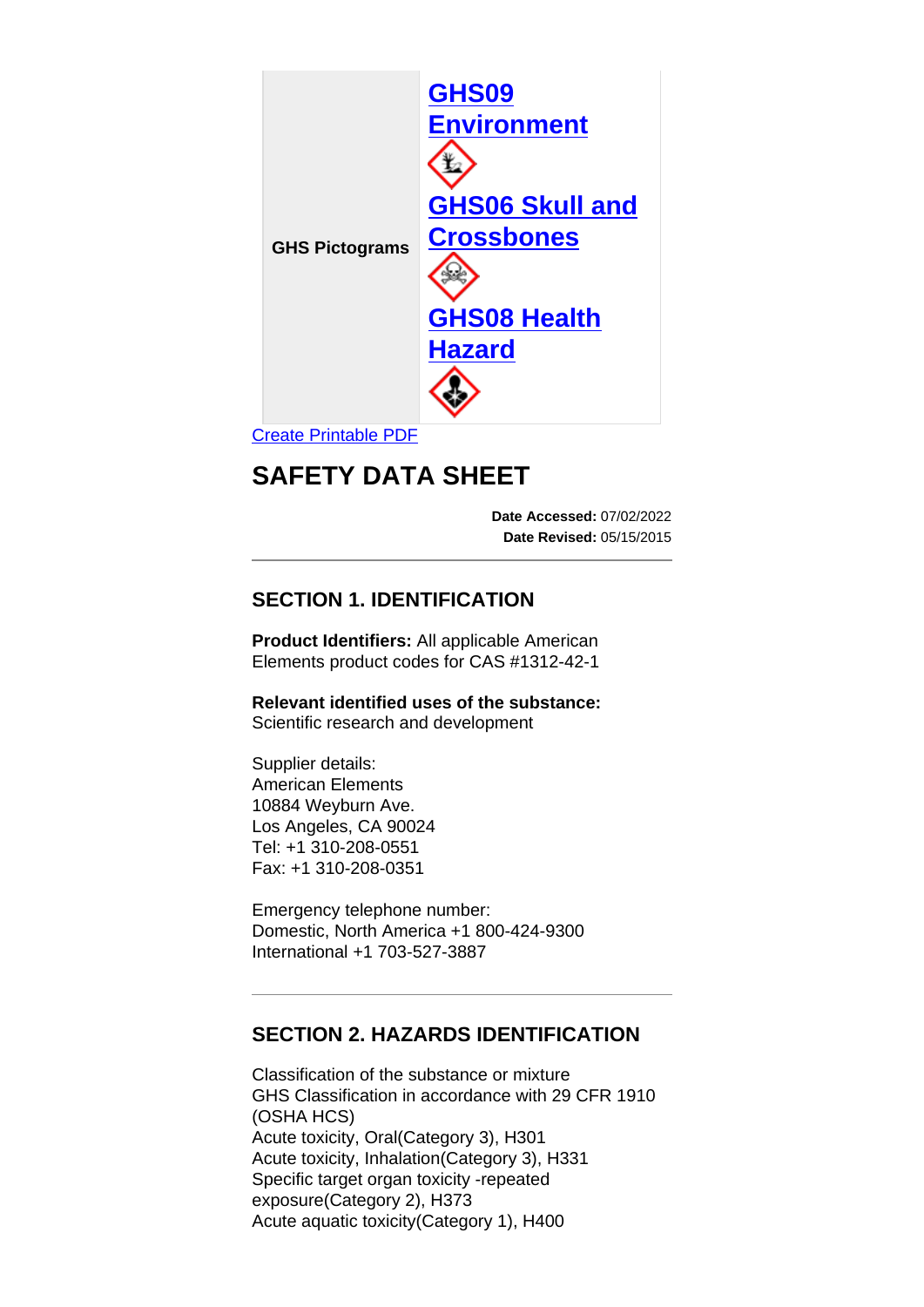Chronic aquatic toxicity(Category 1), H410 GHS Label elements, including precautionary statements Pictogram



Signal word Danger Hazard statement(s) H301 + H331 Toxic if swallowed or if inhaled H373 May cause damage to organs through prolonged or repeated exposure. H410 Very toxic to aquatic life with long lasting effects. Precautionary statement(s) P260 Do not breathe dust/ fume/ gas/ mist/ Vapors/ spray. P264 Wash skin thoroughly after handling. P270 Do not eat, drink or smoke when using this product. P271 Use only outdoors or in a well-ventilated area. P273 Avoid release to the environment. P301 + P310 IF SWALLOWED: Immediately call a POISON CENTER or doctor/ physician. P304 + P340 IF INHALED: Remove victim to fresh air and keep at rest in a position comfortable for breathing. P314 Get medical advice/ attention if you feel unwell. P321 Specific treatment (see supplemental first aid instructions on this label). P330 Rinse mouth. P391 Collect spillage. P403 + P233 Store in a well-ventilated place. Keep container tightly closed. P405 Store locked up. P501 Dispose of contents/ container to an approved waste disposal plant. Hazards not otherwise classified (HNOC) or not covered by GHS-none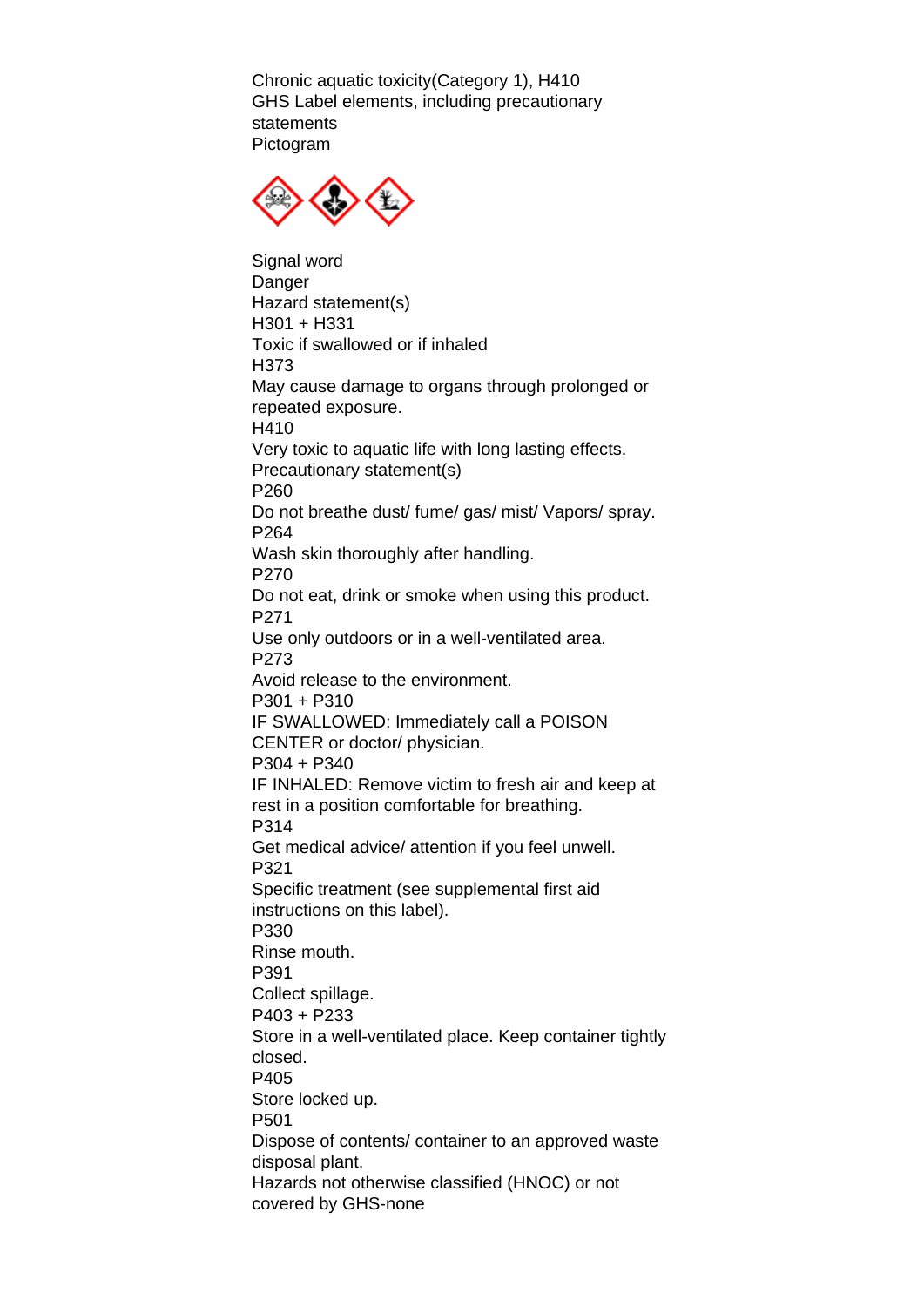### **SECTION 3. COMPOSITION/INFORMATION ON INGREDIENTS**

**Substances** Formula: InSe Molecular weight: 193.78 g/mol CAS-No.: 1312-42-1

# **SECTION 4. FIRST AID MEASURES**

Description of first aid measures General advice Consult a physician. Show this safety data sheet to the doctor in attendance. Move out of dangerous area. If inhaled If breathed in, move person into fresh air. If not breathing, give artificial respiration. Consult a physician. In case of skin contact Wash off with soap and plenty of water. Take victim immediately to hospital. Consult a physician. In case of eye contact Flush eyes with water as a precaution. If swallowed Never give anything by mouth to an unconscious person. Rinse mouth with water. Consult a physician. Most important symptoms and effects, both acute and delayed The most important known symptoms and effects are described in the labelling (see section 2) and/or in section 11 Indication of any immediate medical attention and special treatment needed No data available

### **SECTION 5. FIREFIGHTING MEASURES**

Extinguishing media Suitable extinguishing media Use water spray, alcohol-resistant foam, dry chemical or carbon dioxide. Special hazards arising from the substance or mixture Selenium/selenium oxides, Indium/indium oxides Advice for firefighters Wear self-contained breathing apparatus for firefighting if necessary. Further information No data available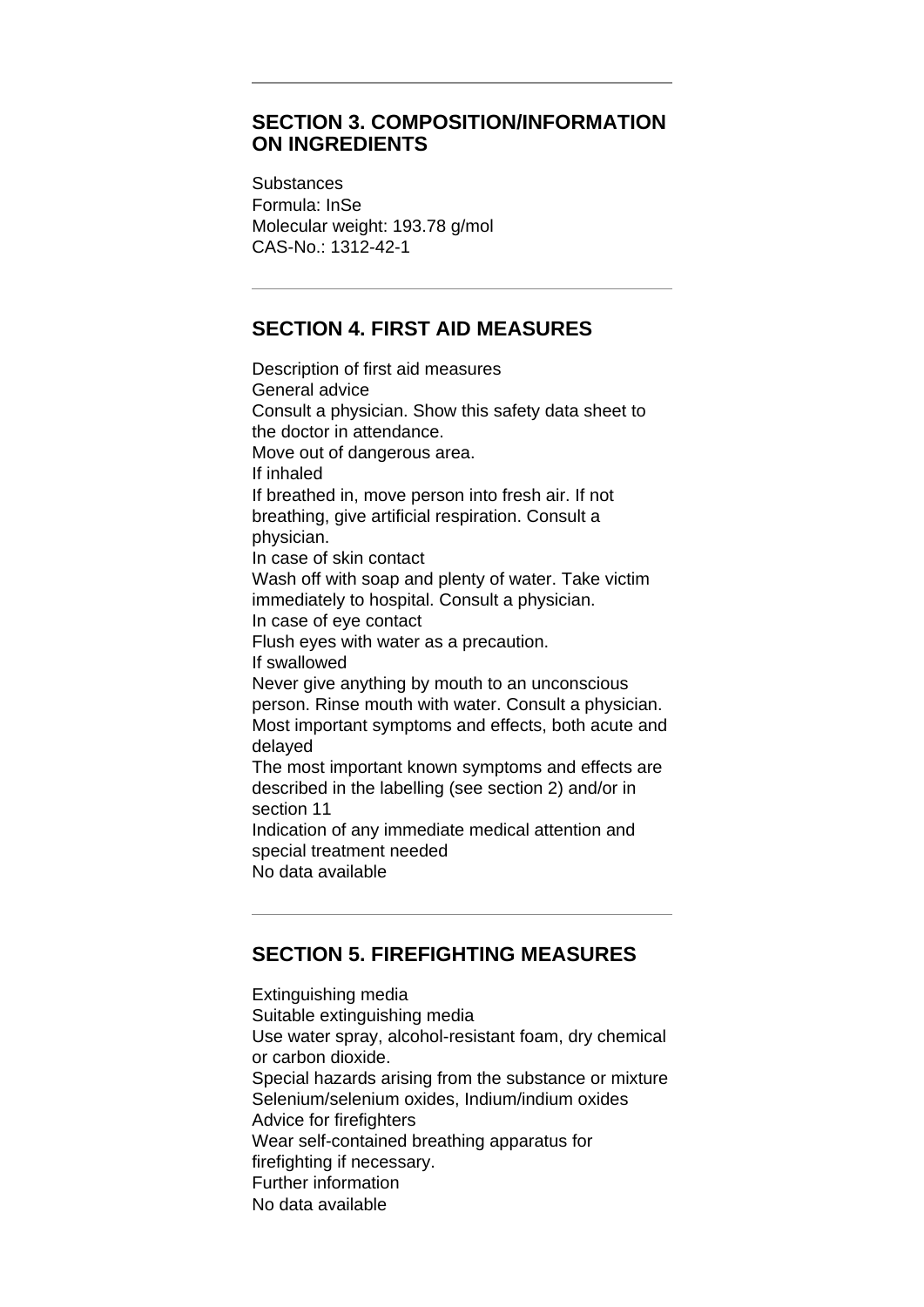### **SECTION 6. ACCIDENTAL RELEASE MEASURES**

Personal precautions, protective equipment and emergency procedures Wear respiratory protection. Avoid dust formation. Avoid breathing Vapors, mist or gas. Ensure adequate ventilation. Evacuate personnel to safe areas. Avoid breathing dust. For personal protection see section 8. Environmental precautions Prevent further leakage or spillage if safe to do so. Do not let product enter drains. Discharge into the environment must be avoided. Methods and materials for containment and cleaning up Pick up and arrange disposal without creating dust. Sweep up and shovel. Keep in suitable, closed containers for disposal. Reference to other sections For disposal see section 13.

# **SECTION 7. HANDLING AND STORAGE**

Precautions for safe handling Avoid contact with skin and eyes. Avoid formation of dust and aerosols. Provide appropriate exhaust ventilation at places where dust is formed.Normal measures for preventive fire protection. For precautions see section 2. Conditions for safe storage, including any incompatibilities Keep container tightly closed in a dry and wellventilated place. Moisture sensitive. Specific end use(s) Apart from the uses mentioned in section 1 no other specific uses are stipulated

### **SECTION 8. EXPOSURE CONTROLS/PERSONAL PROTECTION**

Exposure controls Appropriate engineering controls Avoid contact with skin, eyes and clothing. Wash hands before breaks and immediately after handling the product. Personal protective equipment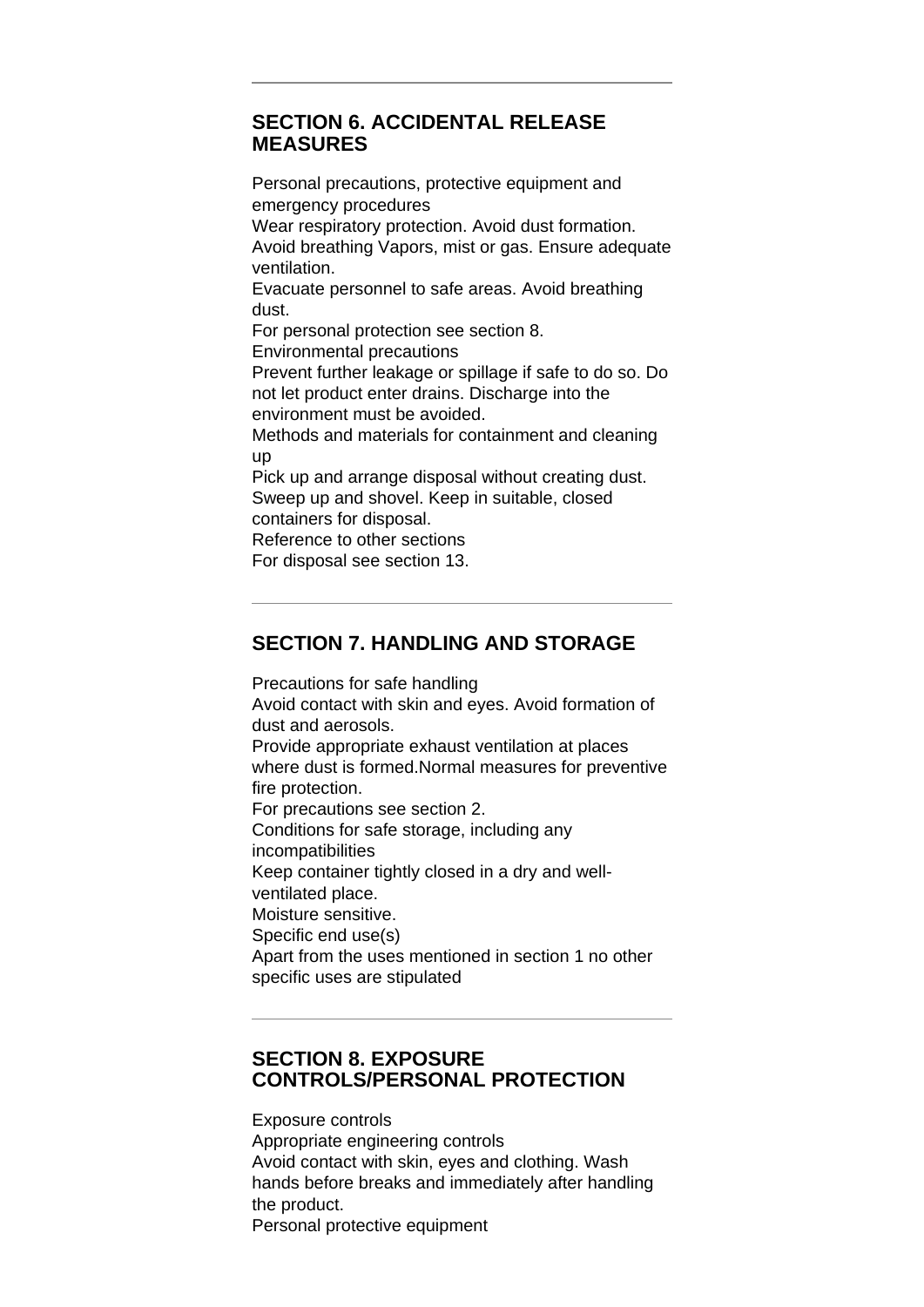Eye/face protection

Face shield and safety glasses Use equipment for eye protection tested and approved under appropriate government standards such as NIOSH (US) or EN 166(EU).

Skin protection

Handle with gloves. Gloves must be inspected prior to use. Use proper glove removal

technique (without touching glove's outer surface) to avoid skin contact with this product. Dispose of contaminated gloves after use in accordance with applicable laws and good laboratory practices. Wash and dry hands.

Body Protection

Complete suit protecting against chemicals, The type of protective equipment must be selected according to the concentration and amount of the dangerous substance at the specific workplace.

#### Respiratory protection

Where risk assessment shows air-purifying respirators are appropriate use a full-face particle respirator type N99 (US) or type P2 (EN 143) respirator cartridges as a backup to engineering controls. If the respirator is the sole means of protection, use a full-face supplied air respirator. Use respirators and components tested and approved under appropriate government standards such as NIOSH (US) or CEN (EU).

Control of environmental exposure

Prevent further leakage or spillage if safe to do so. Do not let product enter drains. Discharge into the environment must be avoided.

### **SECTION 9. PHYSICAL AND CHEMICAL PROPERTIES**

Information on basic physical and chemical properties Appearance Form: powder Odor No data available Odor Threshold No data available  $nH$ No data available Melting point/freezing point No data available Initial boiling point and boiling range No data available Flash point N/A Evaporation rate No data available Flammability (solid, gas)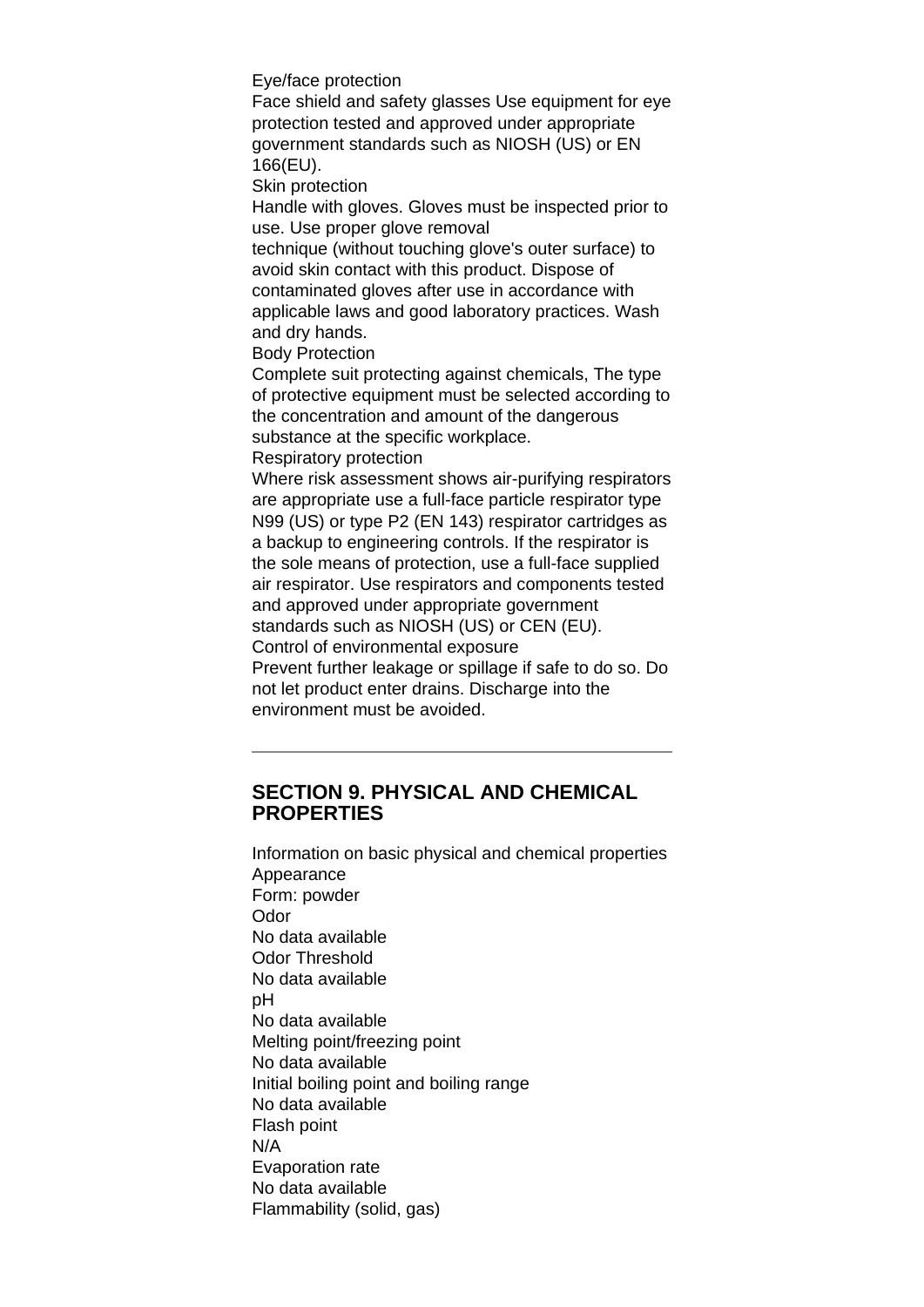No data available Upper/lower flammability or explosive limits No data available Vapor pressure No data available Vapor density No data available Water solubility No data available Partition coefficient: n-octanol/water No data available Auto-ignition temperature No data available Decomposition temperature No data available Viscosity No data available Explosive properties No data available Oxidizing properties No data available Other safety information No data available

### **SECTION 10. STABILITY AND REACTIVITY**

**Reactivity** No data available Chemical stability Stable under recommended storage conditions. Possibility of hazardous reactions No data available Conditions to avoid Avoid moisture. Incompatible materials Strong oxidizing agents Hazardous decomposition products Other decomposition products-No data available In the event of fire: see section 5

### **SECTION 11. TOXICOLOGICAL INFORMATION**

Information on toxicological effects Acute toxicity No data available Dermal: No data available No data available Skin corrosion/irritation No data available Serious eye damage/eye irritation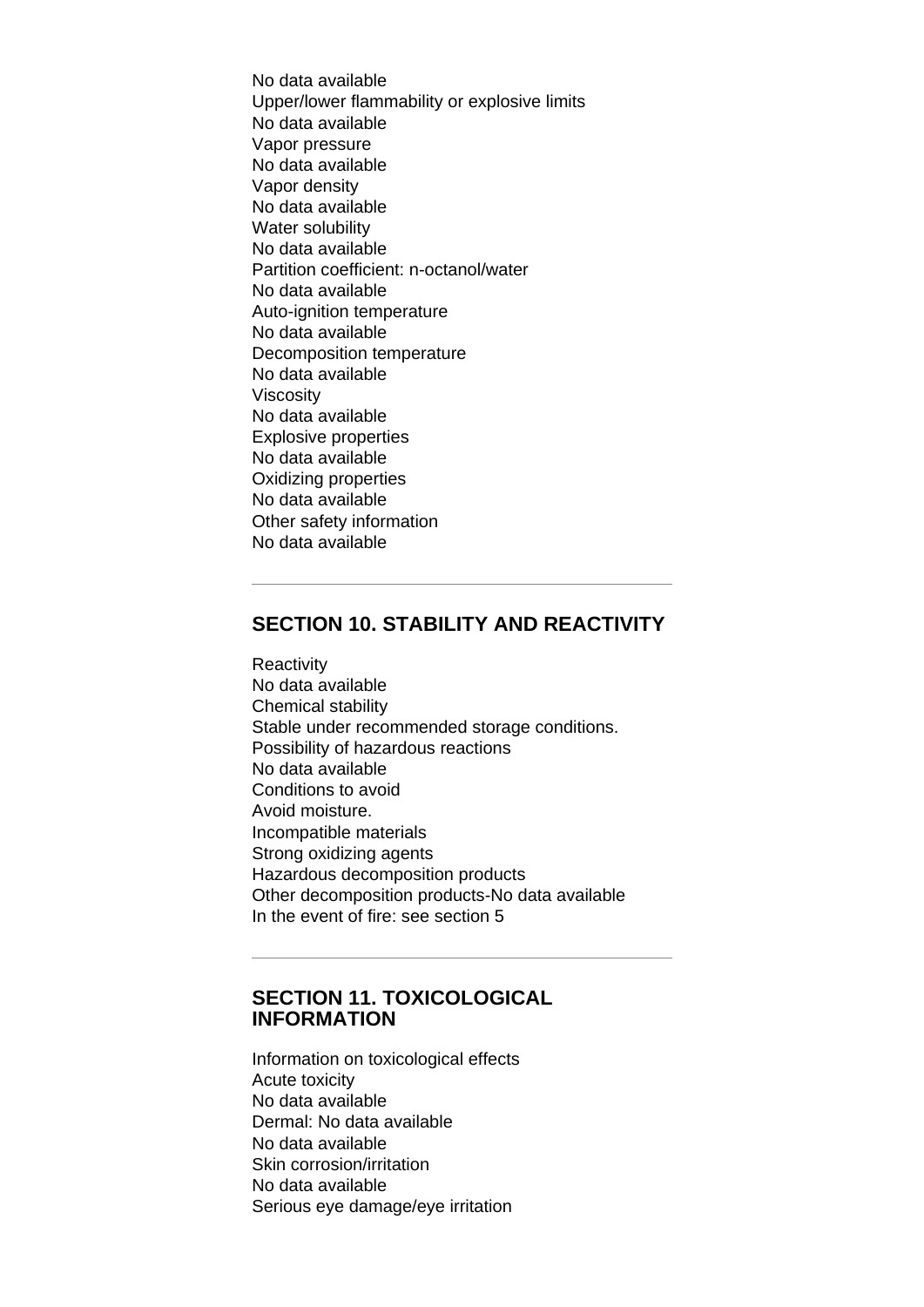No data available Respiratory or skin sensitisation No data available Germ cell mutagenicity No data available **Carcinogenicity** IARC: 3-Group 3: Not classifiable as to its carcinogenicity to humans(Indium(III) selenide) NTP: No component of this product present at levels greater than or equal to 0.1% is identified as a known or anticipated carcinogen by NTP. OSHA: No component of this product present at levels greater than or equal to 0.1% is identified as a carcinogen or potential carcinogen by OSHA. Reproductive toxicity No data available No data available Specific target organ toxicity -single exposure No data available Specific target organ toxicity -repeated exposure May cause damage to organs through prolonged or repeated exposure. Aspiration hazard No data available Additional Information RTECS: Not available Acute selenium poisoning produces central nervous system effects, which include nervousness, convulsions, and drowsiness. Other signs of intoxication can include skin eruptions, lassitude, gastrointestinal distress, teeth that are discolored or decayed, odorous ("garlic") breath, and partial loss of hair and nails. Chronic exposure by inhalation can produce symptoms that include pallor, coating of the tongue, anemia, irritation of the mucosa, lumbar pain, liver and spleen damage, as well as any of the other previously mentioned symptoms. Chronic contact with selenium compounds may cause garlic odor of breath and sweat, dermatitis, and moderate emotional instability., To the best of our knowledge, the chemical, physical, and toxicological properties have not been thoroughly investigated. Stomach-Irregularities-Based on Human Evidence

Stomach-Irregularities-Based on Human Evidence

# **SECTION 12. ECOLOGICAL INFORMATION**

**Toxicity** No data available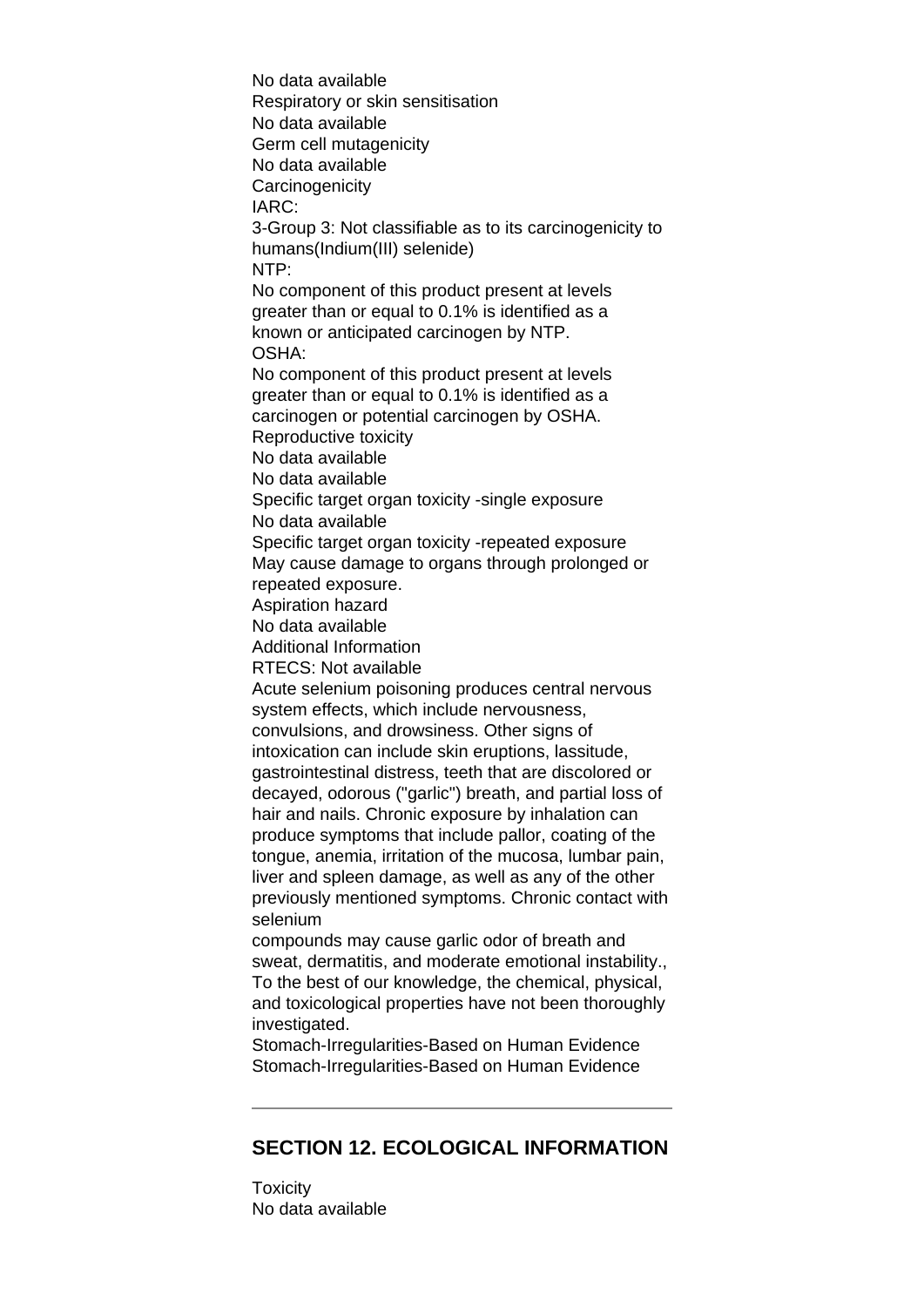Persistence and degradability No data available Bioaccumulative potential No data available Mobility in soil No data available Results of PBT and vPvB assessment PBT/vPvB assessment not available as chemical safety assessment not required/not conducted Other adverse effects An environmental hazard cannot be excluded in the event of unprofessional handling or disposal. Very toxic to aquatic life with long lasting effects.

### **SECTION 13. DISPOSAL CONSIDERATIONS**

Waste treatment methods Product Offer surplus and non-recyclable solutions to a licensed disposal company. Contact a licensed professional waste disposal service to dispose of this material. Dissolve or mix the material with a combustible solvent and burn in a chemical incinerator equipped with an afterburner and scrubber. Contaminated packaging Dispose of as unused product.

## **SECTION 14. TRANSPORT INFORMATION**

DOT (US) UN number: 3283 Class: 6.1 Packing group: III Proper shipping name: Selenium compound, solid, n.o.s.(Indium(II) selenide) Marine pollutant: yes Poison Inhalation Hazard: No IMDG UN number: 3283 Class: 6.1 Packing group: III EMS-No: F-A, S-A Proper shipping name: SELENIUM COMPOUND, SOLID, N.O.S.(Indium(II) selenide) Marine pollutant: yes IATA UN number: 3283 Class: 6.1 Packing group: III